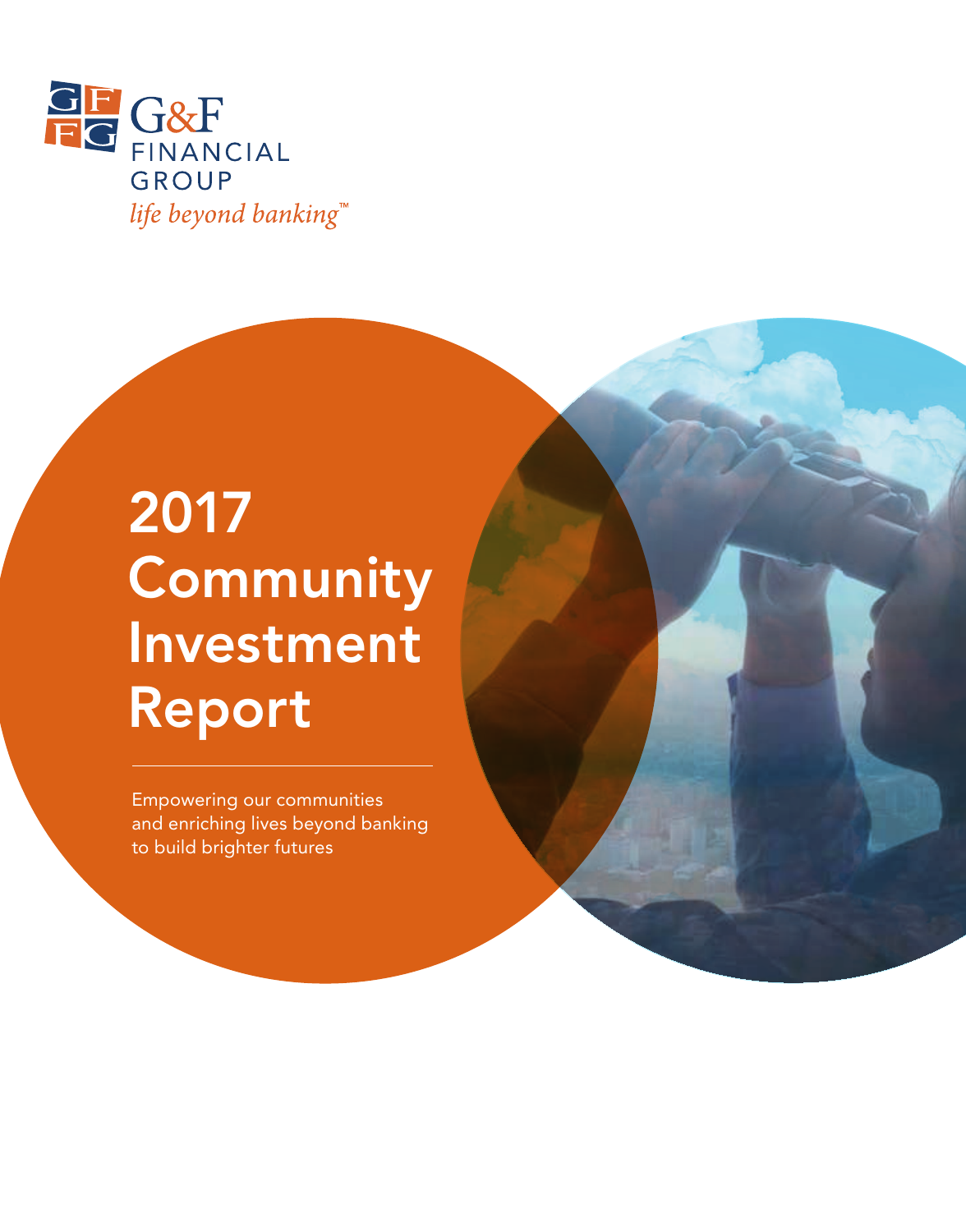

## Bright horizons for all

From our humble beginnings serving Vancouver's fishing community, to our growing success as one of the top ten largest credit unions in British Columbia, G&F Financial Group has always put you our members and partners—first. And while we are steadfast in our commitment to financially empower community through personalized advice and solutions, G&F went the extra mile in 2017, making it a bold and innovative year.

Over several months, G&F collaboratively engaged in constructive dialogue to support the BC government's decision to restore the BC credit union deduction for credit unions. After much consultation, it was reinstated in the fall. We see this as a vital step towards a bright horizon with our G&F family. By keeping a lower tax rate, we can continue to provide inspiration and support to local communities and invest in tools and initiatives that help our members and their small businesses thrive and grow.

This year also marked the opening of our 15th branch location in the bustling Burnaby neighbourhood of Metrotown. Modeled after our boutique-branch at Brentwood, it has a strategically smaller footprint and eliminates traditional banking features such as teller wickets; instead it has thoughtfully designed conversation areas and spaces that allow for more meaningful engagement with our members. The branch also offers a suite of interactive Smart Money tools that encourages open and authentic discussions around your financial investments.

Now with soon-to-be 16 branches in the Lower Mainland, approximately 31,000 members and over \$2.2 billion in assets under administration—we are thrilled by what we've achieved in 2017 and remain focused on creating partnerships between G&F experts and members that leverage our knowledge to help you reach your life dreams. In this light, it was truly a year of paying it forward.

> *G&F donated \$713,000 to local causes and campaigns across the Lower Mainland through our community giving in 2017.*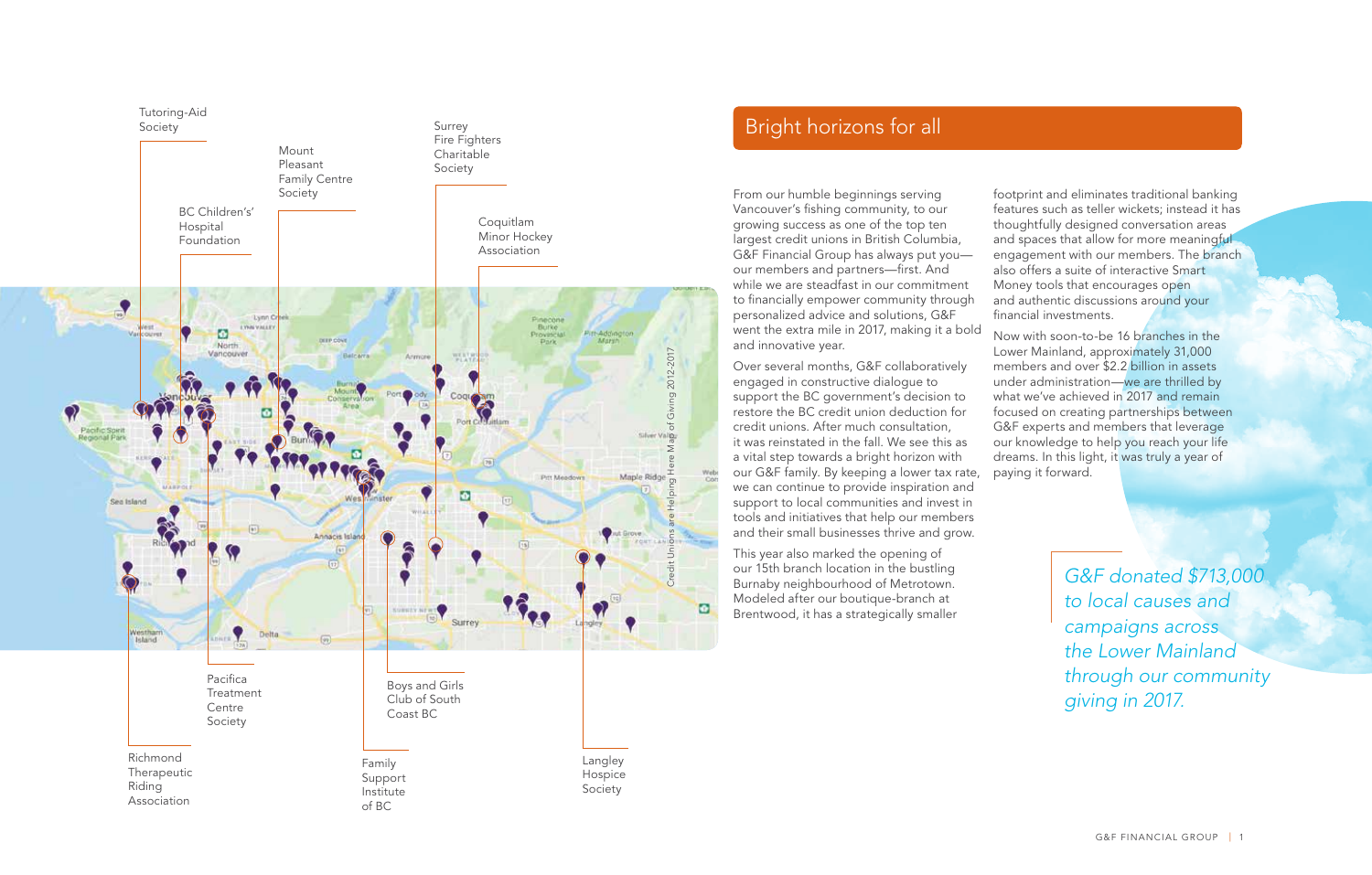We donated \$713,000 to local causes and campaigns across the Lower Mainland through our community giving—G&F Financial Group Foundation grants, donations, sponsorships, in-kind support and educational awards, and G&F employee volunteerism. And while we continue to succeed at an organizational

*We have connected with you—living, working and investing in your local communities for over 75 years.*

level, our growing membership and strengthened partnerships remain one of our biggest achievements. For this reason, we are sharing your stories in this year's Community Investment Report, and the positive impact G&F Financial Group has brought to your lives.

In the end, we use our dedication, expertise and dollars to uplift you and the wonderful things you do. Here's how…

## Our giving spirit

At G&F Financial Group, our goal is to make positive impact in the communities we serve. We do this in a number of ways including our charitable fund, the G&F Financial Group Foundation. Since its inception in 2002, the Foundation has distributed over 170 grants with total donations exceeding \$1 million.

The Foundation provides financial support to local charities, non-profit agencies and educational institutions that align with G&F's values, shared interests and guiding principles. These are:

- To empower others and our communities to improve, achieve, succeed and overcome
- To enrich lives to build brighter futures
- To engage and bring people together
- To educate through financial literacy, education awards and programs
- To support the environment

As such, we are proud to invest in local organizations that champion community well-being through social services and youth activities, financial literacy and education programs, and environmental causes that promote the health and vitality of our region.

Through our charitable giving, we continue to pave a brighter future for our members and partners, and each other.

> *As a community-based and member-owned credit union, G&F Financial Group is committed to doing business in a way that contributes to the social, economic and environmental fabric and well-being of the communities we serve.*



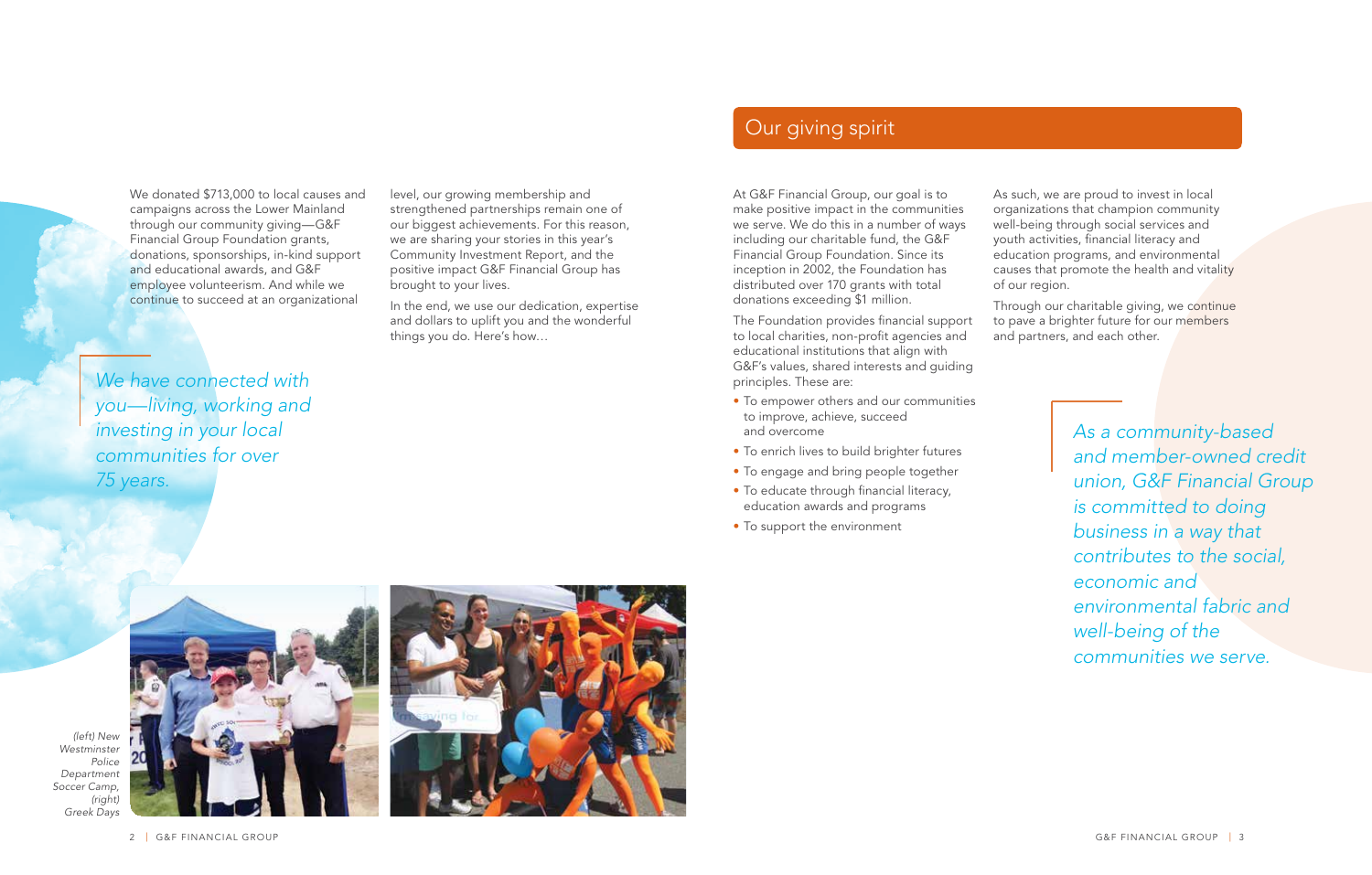# Planting seeds for future growth

The G&F Financial Group Foundation is just one of the many ways G&F invests in local communities.

In 2017 alone, the Foundation contributed \$271,794 to 35 local societies, foundations, associations and schools. Ultimately, what we give has compounding positive impact on and in the communities we serve.

We are passionate about giving local organizations and community groups the funds they need to make a positive and lasting impact in our local neighbourhoods.

We are confident that our financial support will strengthen their efforts as much as it inspires us to continue empowering the good work being done here, at home.

*In 2017 we contributed \$271,794 to 35 local societies, foundations, associations and schools.*

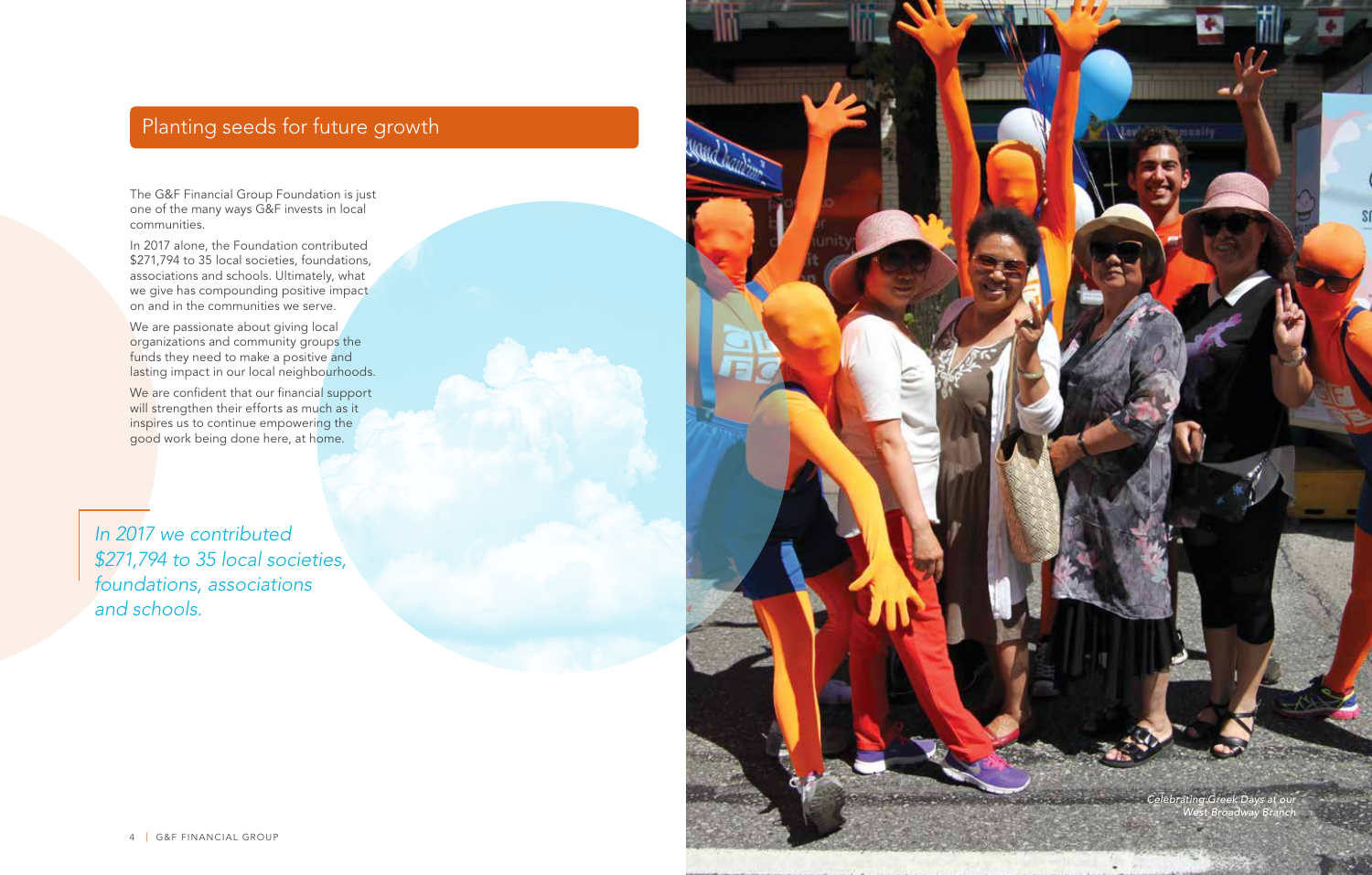







*At G&F Financial Group, we inspire others across the Lower Mainland to achieve their goals.*

# Paying it forward

At G&F Financial Group, we inspire others to achieve their goals. We also pay it forward through our financial sponsorships, donations and in-kind support.

In 2017, we contributed \$270,048 to a number of groups, including: • BC Cancer Foundation

- 
- BC Epilepsy Society
- BC Federation of Foster Parent Associations
- BC Women's Hospital + Health Centre Foundation
- Boys & Girls Club of South Coast BC
- Burnaby Community Services
- Burnaby MoreSports Society
- Canucks Autism Network
- **Children of the Street Society**
- Downtown Eastside Women's Centre Association
- Eagle Ridge Hospital Foundation
- **Elizabeth Fry Society of Greater** Vancouver
- Family Support Institute of BC
- Gulf of Georgia Cannery Society
- Kwantlen Polytechnic Foundation
- Langley Hospice Society
- Learning Disabilities Association of BC
- Mount Pleasant Elementary School
- Mount Pleasant Family Centre Society
- Pacifica Treatment Centre Society
- PLEA Community Services Society of BC
- Richmond Therapeutic Riding Association
- The KidSafe Project Society
- Tutoring-Aid Society

We also supported several local organizations through in-kind donations such as gift baskets, tote bags, notepads and pens for silent auctions, conferences and student and charitable groups such as the AIESEC at Simon Fraser University and the Covenant House Vancouver, and other worthy causes across the Lower Mainland.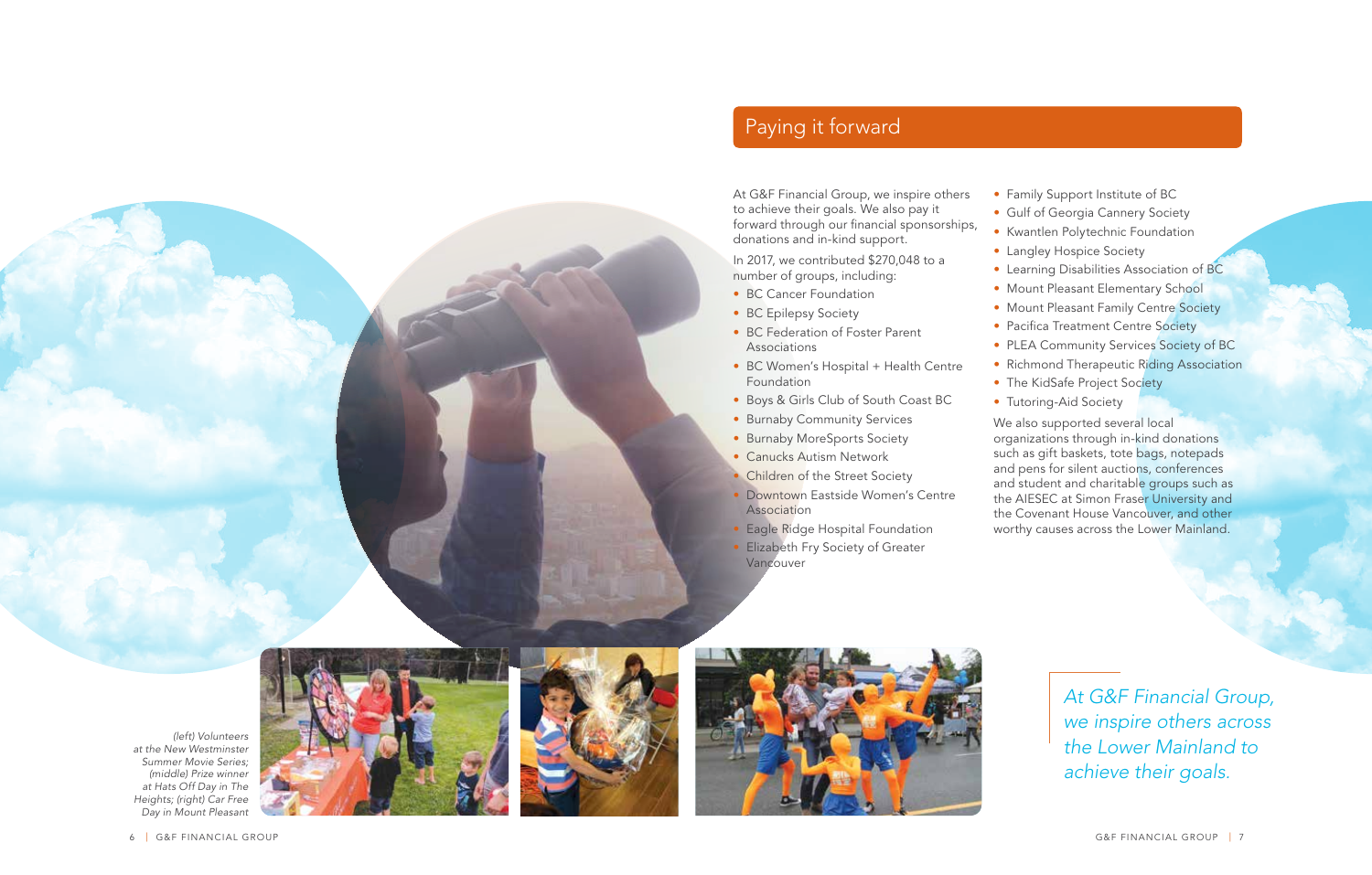### Empowering our community connections

*Each year, G&F Financial Group financially supports organizations and causes it holds near and dear. In 2017, we championed three local organizations through our internal fundraising efforts, raising over \$147,000 collectively. We thank our G&F employees, our members, and our fellow credit unions for rallying around these charities and campaigns.*





UNITED WAY OF THE LOWER MAINLAND \$65,800

In late 2017, G&F employees raised \$32,892 for the United Way; the credit union matched the amount for a total donation of \$65,800. These funds will help change the lives of many in our local communities by improving the welfare of children and breaking the cycle of poverty. To date, G&F Financial Group has contributed over \$850,000 to the United Way of the Lower Mainland's fundraising efforts.





#### BC CHILDREN'S HOSPITAL FOUNDATION \$29,500

In June, G&F employees presented a cheque to the BC Children's Hospital Foundation (BCCHF) in the amount of \$29,500 during the televised Miracle Weekend event. These funds were raised through a variety of fundraising activities, including: 50/50 draws, music trivia competitions, raffles, bingo, Jeans Day, a slo-pitch tournament with other financial institutions and more. G&F's donation will go towards the purchase of the hospital's first ocular ultrasound to assist with early detection of pediatric eye cancers, and as such, improve recovery times.





#### CROSSROADS HOSPICE SOCIETY \$52,000

Every year, the credit union organizes the G&F Charity Golf Tournament to raise funds for a deserving local charity. In September 2017, over 130 golfers joined us at the Morgan Creek Golf Course in Surrey where we presented the Crossroads Hospice Society a cheque for \$52,000. This donation will help purchase alarmed medical beds in ten patient suites, which will greatly improve patient safety and enhanced care in the communities of Coquitlam, Port Moody, Port Coquitlam, Anmore, Belcarra and New Westminster.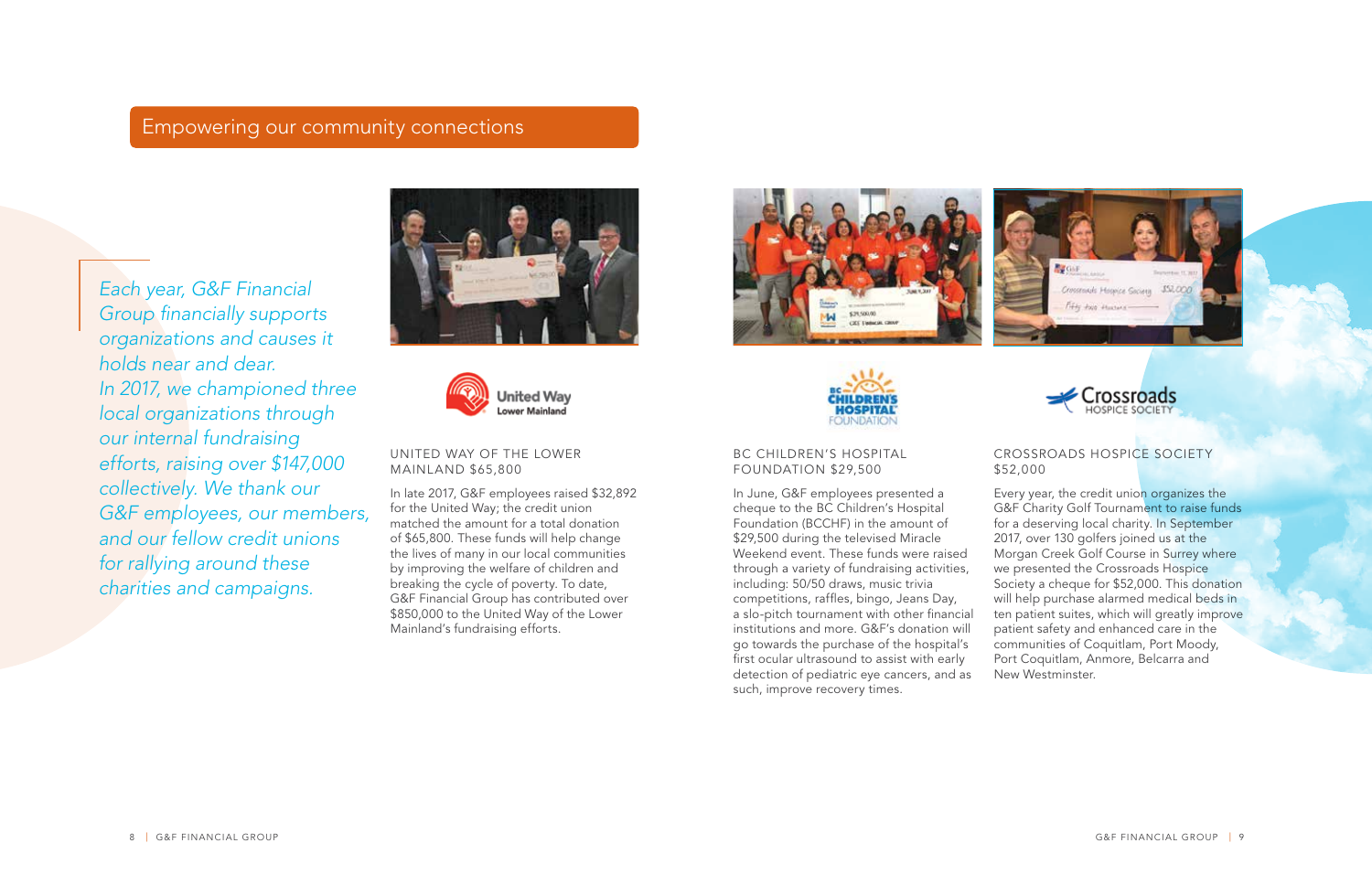## Building a brighter tomorrow, beyond banking

Empowering our youth and helping to further their education is something G&F cares deeply about. That's why each year we prioritize our educational awards and recognize our leaders of tomorrow.

At G&F Financial Group we are passionate about helping students achieve their educational goals. In 2017, we donated \$23,753 in the form of scholarships and bursaries to local students as well as donations and in-kind support to schools throughout the Lower Mainland, including: The University of British Columbia, University of Victoria, British Columbia Institute of Technology, Kwantlen Polytechnic University, University of the Fraser Valley and Simon Fraser University.

In addition, G&F branch managers establish community scholarships for high school students in the communities they serve, ensuring our giving dollars impact those closest to home. We also give to our members—those who are in financial need or mature students upgrading their skills through the Credit Union Foundation of BC, a province-wide philanthropic organization.

In the spirit of collaboration and thoughtleadership, we also led the second annual IGNITE: Human Library event in October 2017. Hosted at the TELUS Garden in downtown Vancouver, this event brought together ten industry experts or human books who shared their knowledge and insight with 49 young leaders—25 of whom were G&F employees.

#### We give G&F everywhere

At G&F, we bring passion to every interaction.

We also recognize the need for collaboration, personalized advice and exceptional service—the foundation of meaningful relationships. After all, we give more than just financial advice, G&F employees give to our community through their knowledge, time and enthusiasm, and dedication.

G&F employees are pivotal in forging real connections with our members and sharing their expertise through our Smart Money sessions and podcasts, and other interactive tools. After all, the credit union champions engagement and education through financial literacy, with collaboration and personal connection at the heart of positive and impactful advice.

In 2017, our devoted employees also went the extra mile and contributed countless hours to community events across the Lower Mainland. Through event participation our employees engaged and connected with the public on financial education; volunteering their time at this year's Goh Ballet production and with the Vancouver Giants, and were front and centre at the 2017 Salmon Festival. There, G&F Financial Group organized the annual kid's bike parade—an event we have supported for over 10 years.

We also achieved our Climate Smart certification for the sixth year in a row. This recognizes the efforts we have made to reduce carbon emissions and environmental footprints across the organization, while we continue to work towards our shared organizational sustainability targets. We also encourage our employees and members to go paperless whenever they can. With the small steps we take at G&F we can make all of our futures brighter!







*At G&F, we have the knowledge and opportunity to make a difference for our members, communities and each other.*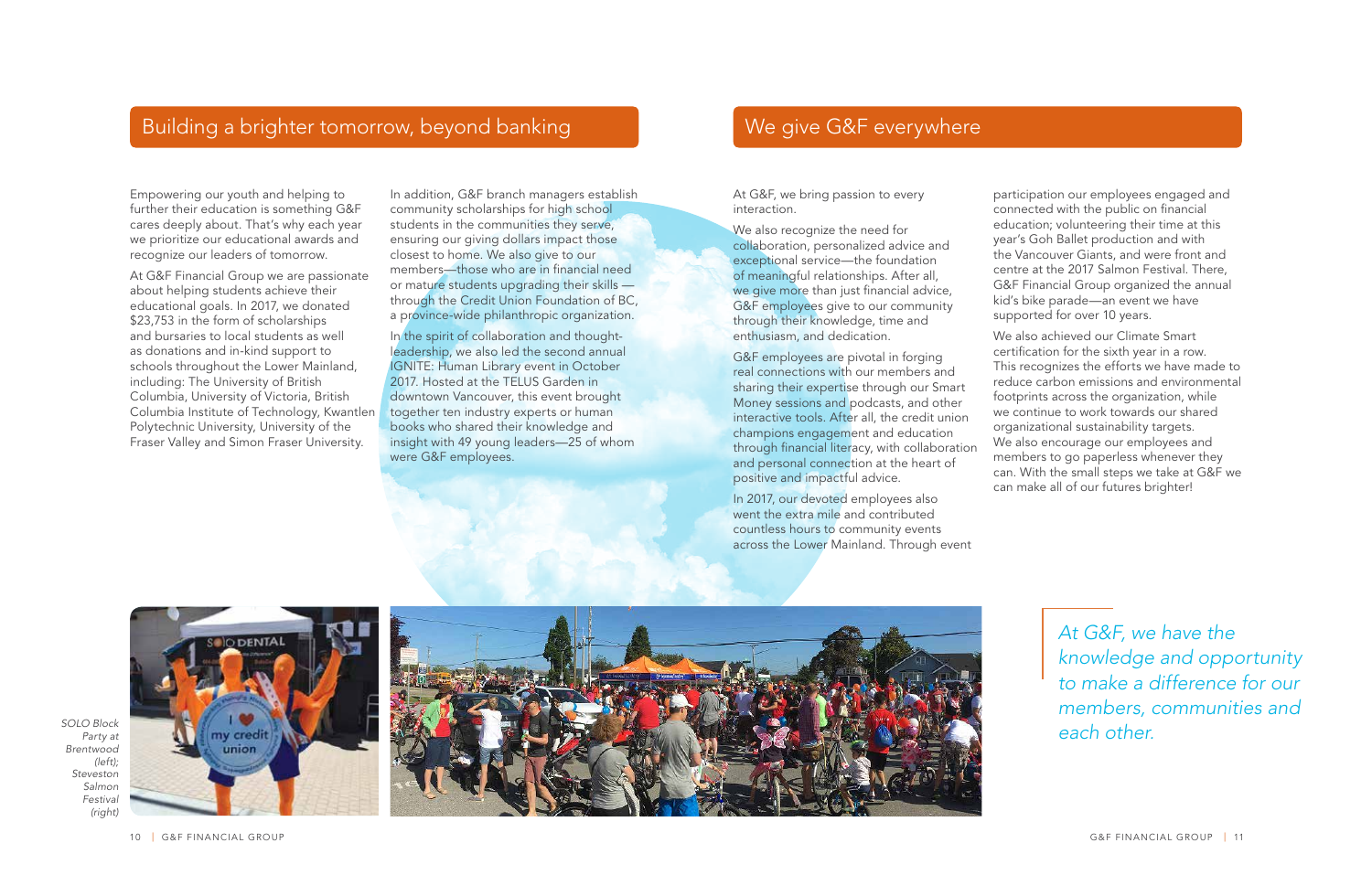## You are G&F

At its core, G&F Financial Group is about educating and empowering our members and community partners to plan, prepare and dream bigger. We are also encouraged 2003, wanted to start her first business. by your goals and motivated to help you overcome the challenges you face to live successful lives beyond banking.

## *At G&F we shine most when we create bright horizons together.*

rooted in the local communities. Take Margaret Szerepi, who joined the credit union in 1976. At the time she joined G&F, she was recently divorced with two children and set her up with a mortgage, a car loan and gave her the financial boost she needed to start her new life. This support came at a critical time for Szerepi, and at a time when financial independence and home ownership was still rare for women. To this day, Szerepi, and her two children are all members of G&F.

Likewise, the credit union gives members the opportunity to think big. Meredith Powell, who has been with G&F since G&F decided to believe in her potential and issued the \$100,000 loan she needed to lease office space, to expand internationally, and to take her companies to the next level. Powell now runs one of the world's largest online wholesale fashion marketplaces and is recognized for her leadership in tech and entrepreneurship.

G&F Financial Group has always been firmly provided advocacy, education and palliative and one income. G&F listened to her needs Cooking for One. Meanwhile, for more than Not only do we uplift our members, we champion groups who are making a positive impact in our community. For the last 30 years, Langley Hospice Society has care and bereavement services to those in need. The G&F Financial Group Foundation is proud to fund the second iteration of the Society's popular cooking series, 22 years, the Down Syndrome Research Foundation (DSRF) has partnered with individuals and families impacted by Down syndrome, to bring its members a better quality of life. The Foundation recently gave funds to the DSRF to purchase laptops for their adult education classroom, once again reinforcing G&F Financial Group's values and giving spirit. After all, at G&F we shine most when we create bright horizons together.



GRAFING GARDEN COMPUTER